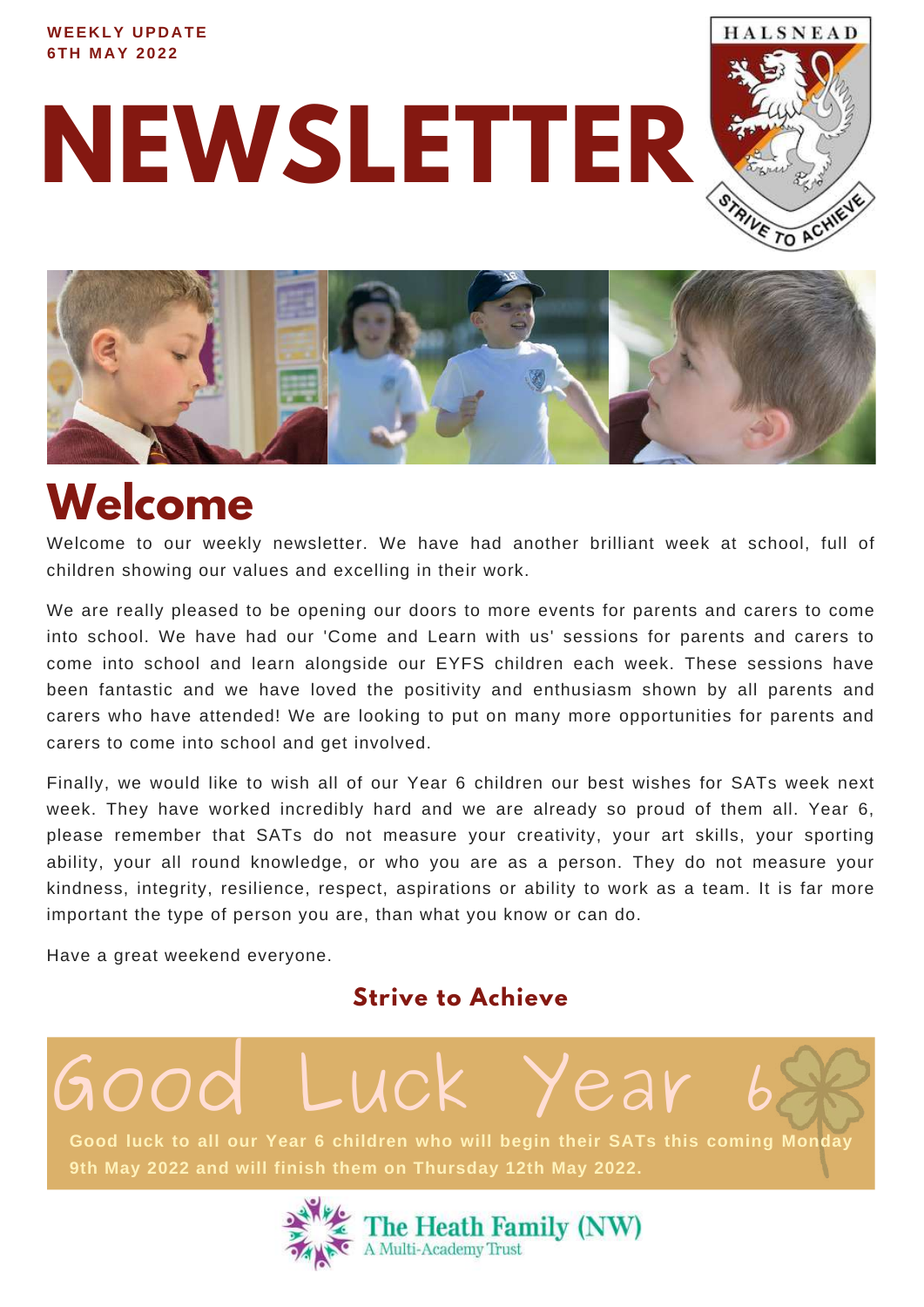If your child is bringing their scooter or bike into school, please ensure it is taken to the bike lock up next to the football pitch on the junior playground. This is locked during the day. Bikes and scooters cannot be left in the reception foyer.

### **Reception 'Come and Learn With Us'**

**Please note, there will be no 'Come and Learn With Us' session for Reception this coming Wednesday 11th May due to the Year 6 SATs that will be taking place in school. 'Come and Learn With Us' will return as normal the following Wednesday 18th May 2022.**

Trip permission Slips and Payments

**A big thank you for all the contributions we have received for both the Titanic Museum Trip and the Chester Zoo School Trip. If you haven't already done so, can you please activate your Parentpay account and submit your contributions asap, before the trips take place.**

## **Attendance for this Week** Scooters/Bikes

**Reception - Miss Lucas 100 Reception - Mrs Wills 99.3 Year 1 - Mrs Kendall 98.9 Year 5 & 6 - Mr Doherty 97.7 Year 1 & 2 - Mrs Thomas 95.8 Year 3 - Miss Keenan 95.8 Year 5 - Mr Lenaghan 94.6 Year 3 & 4 - Mrs Elwill & Miss Thorneycroft 93.8 Year 6 - Mr Owen 93.2 Year 4 - Mrs Redmond 89.8** Week beginning **3rd May 2022** Congratulations to **RL** who achieved **100%** attendance — well done! Overall school attendance was **94.7%** OUR ATTENDANCE TARGET IS: **97%**

**Year 2 - Miss Spencer 84.8**

On Friday **27th May 2022** (2.00pm onwards) we will be holding our own Royal celebrations to which parents, carers and siblings are invited to attend:

Royal Platinem Jubilee Celebrations

- ·Children to come into school wearing red, white, and blue.
- ·Traditional street party (2.00pm) onwards.
- ·Join us to sing the national anthem and other traditional songs.

We look forward to seeing you on what will be a really enjoyable day!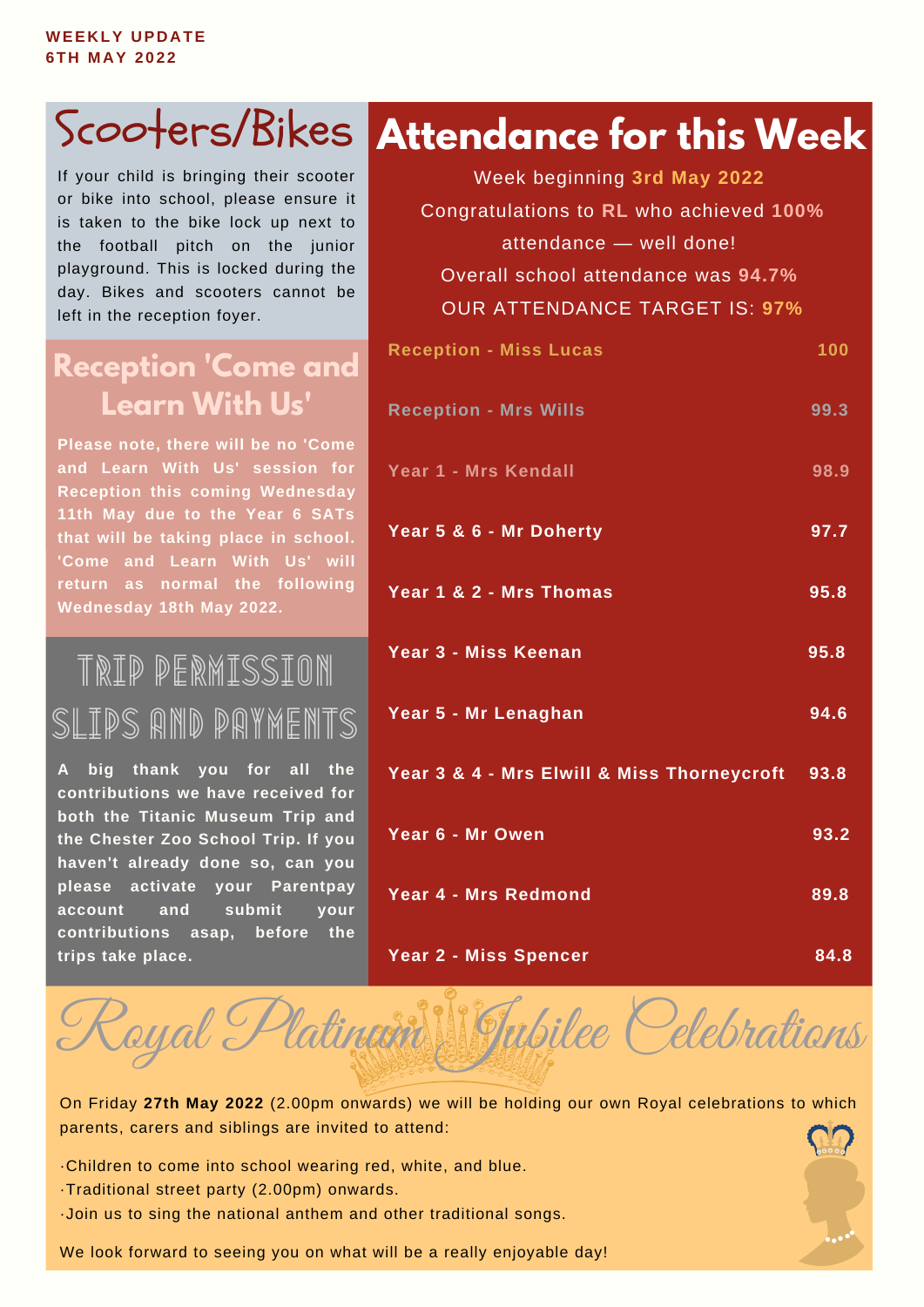### **WEEKLY UPDATE 6TH M AY 2 0 2 2**

# RLUE ANA



**Our School Values** - Respect, Resilience, Aspiration, Collaboration, Integrity, Kindness **Half Term Value** - Collaboration

**Value Behaviour of the Week:** We listen to what everyone has to say with respect and interest.

#### **Nursery - Mrs Hoang**

Harley S: Well done Harley you have had a fantastic week. I am extremely proud of you for how you have settled into our nursery. Keep being amazing I am looking forward to watching you grow at Halsnead.

**Penelope F:** Penelope - You have had such a lovely week it has been a pleasure to watch you with your friends working together just like Colleen Collaboration. Keep it up!

#### **Reception - Miss Lucas**

**Adam D:** Adam, you have shone like a star this week! You have had amazing listening ears and joined in with discussions expressing your own opinions and thoughts. Just like Colleen Collaboration, you love listening to others' stories and it has been a joy watching you listen to others with respect and genuine interest! Well done Adam!

Finley S: This week you have shown all our school values Finley! But, Colleen Collaboration has shone through that little bit more! Just like Colleen Collaboration, you love making small changes that will have a big impact on the future of something. You have been listening carefully to your friends and together coming up with plans to ensure our baby spider nest is safe and thrives! Well done Finley!

#### **Reception - Mrs Wills**

Logan M: Logan - You have been an excellent role model this week, demonstrating just how to be like our value star Colleen Collaboration. You have demonstrated great teamwork when using the Mobilo to create models and helped others to find the pieces they needed to complete theirs too. You have listened respectfully to what everyone has to say during whole class learning time. **Aydin K:** Aydin - Just like Colleen Collaboration, you use encouraging words to your friends when playing and learning. You really enjoy working as part of a team and always work with great enthusiasm ensuring everyone is included. You make sure everyone has a fair turn

and greet everyone as they come into class every day. What a fantastic role model you truly are for our whole class.

#### **Year 1 - Mrs Kendall**

**Beatrice P:** For working collaboratively with her peers to carry out a science investigation. You listened carefully and respected your friends contributions to the activity. Well done Beatrice, I am so proud of you for showing excellent collaboration!

**Louis L:** For growing in confidence and working collaboratively in maths with your partner all week to find and make equal groups. You have shown excellent collaboration skills.

#### **Year 1 & 2 - Mrs Thomas**

**Max B:** Well done Max for working collaboratively this week by helping your friends learn, especially during maths lessons. Not only have you shown fantastic team spirit you have really aspired to do your best in all you put your mind to. I have loved reading your English sentences about aliens! Keep up the good work Max, you are doing so well!

**Sophia-Rose G:** Sophia-Rose I don't think there is a value that you don't display daily! You show great maturity and dedication to your learning and always with a beautiful smile on your face! Sophia-Rose you are gracious when receiving feedback and take onboard other people's opinions. Thank you for being you and bringing sunshine into the classroom.

#### **Year 2 - Miss Spencer**

**Lola P:** Lola always shows collaboration both in and out of the classroom. This week she has helped others with her mental math methods adding by making 10. She showed patience, kindness and collaboration. She always has her smile on show spreading positivity wherever she goes. Keep being you Lola, I am so proud of you!

**Corbin D:** Corbin - I have been so proud of your incredible attitude to learning this week. You have shown superb collaboration - listening well, working with your friends and contributing with enthusiasm to class discussions. Your eyes have been glued to the board which shows that not only do we listen with our ears but also our eyes! You are always so kind, well mannered and resilient. Keep it up!